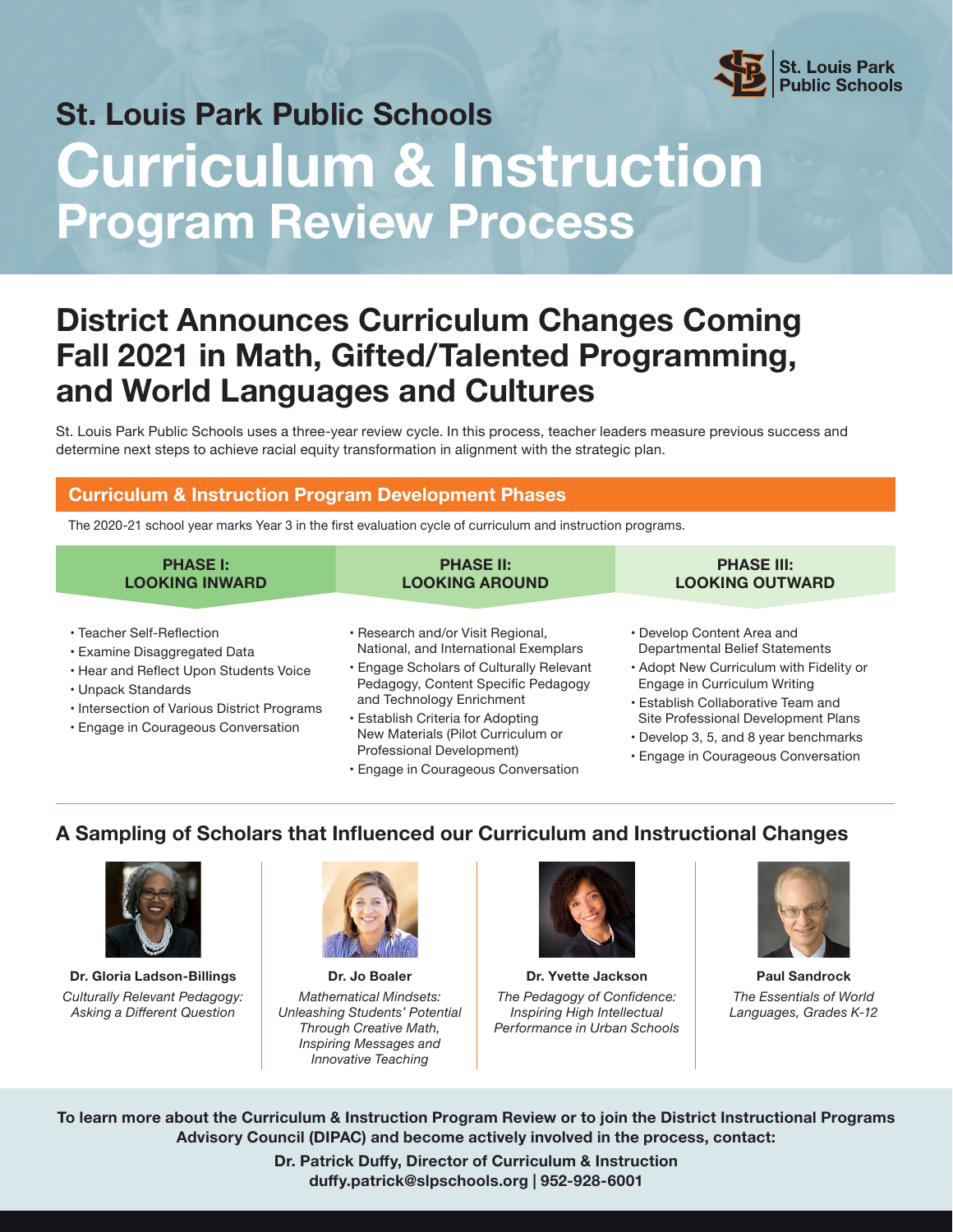**Curriculum & Instruction Program Review Process St. Louis Park Public Schools**

**District Announces Curriculum Changes Coming Fall 2021 in Math, Gifted/Talented Programming, World Language and Cultures**

# **Curriculum & Instructional Development: MATH, TALENT DEVELOPMENT & WORLD LANGUAGES**

## **EARLY LEARNING-GRADE 5**

| <b>CONTENT AREA</b>                             | <b>BELIEFS</b>                                                                                                                                                                                                                                                                      | <b>ACTIONS/CHANGES</b>                                                                                                                                                                                                                                                                                                                                                                                                                 |
|-------------------------------------------------|-------------------------------------------------------------------------------------------------------------------------------------------------------------------------------------------------------------------------------------------------------------------------------------|----------------------------------------------------------------------------------------------------------------------------------------------------------------------------------------------------------------------------------------------------------------------------------------------------------------------------------------------------------------------------------------------------------------------------------------|
| <b>MATH</b>                                     | The belief in one's own teaching and in the ability<br>of one's students to learn will allow all students<br>to be brilliant and confident mathematicians.                                                                                                                          | Implement a new math instructional framework and<br>curriculum, E-5 at all sites, that will serve all students.<br>Teachers will participate in professional development to<br>learn about the process of teaching mathematics as well<br>as offering a new curriculum.                                                                                                                                                                |
| <b>GIFTED/TALENTED</b>                          | All students benefit from an education that<br>provides strengths based, culturally relevant<br>enrichment rather than one that intervenes based<br>on deficits and provides remediation.<br>Each student has untapped brilliance that can<br>be fostered through gifted education. | Add two Talent Development Teachers at each elementary<br>school site to provide Gifted and Talented programs for<br>each K-5 student.<br>Replace all pull-out remedial math and reading intervention<br>programs with research-based enrichment programs,<br>co-teaching, and coaching.<br>Have a literacy specialist at each site provide culturally<br>relevant coaching and support for K-3 teachers, students,<br>and classrooms. |
| <b>WORLD LANGUAGES</b><br><b>&amp; CULTURES</b> | Learning multiple languages is an essential part<br>of an elementary school program.                                                                                                                                                                                                | World Languages and Cultures specialist will push<br>into classroom to ensure more content based bilingual<br>instruction and education for all.                                                                                                                                                                                                                                                                                       |

## **GRADES 6-12**

| <b>CONTENT AREA</b>                             | <b>BELIEFS</b>                                                                                                                                                                                                                                                      | <b>ACTIONS/CHANGES</b>                                                                                                                                                                                                                                                                                                                                                                                                                                                                               |
|-------------------------------------------------|---------------------------------------------------------------------------------------------------------------------------------------------------------------------------------------------------------------------------------------------------------------------|------------------------------------------------------------------------------------------------------------------------------------------------------------------------------------------------------------------------------------------------------------------------------------------------------------------------------------------------------------------------------------------------------------------------------------------------------------------------------------------------------|
| <b>MATH</b>                                     | All students can succeed in and should have<br>access to college level courses as an essential<br>path to career and college readiness.                                                                                                                             | Integrate all math courses in grades 6-10 by Fall of 2022 by<br>introducing a new instructional framework.<br>Support each student to succeed in at least one college<br>level math course in a pathway of their choice.                                                                                                                                                                                                                                                                             |
| <b>GIFTED/TALENTED</b>                          | Each student has untapped brilliance that can<br>be fostered through gifted education.<br>Racially integrated classrooms align with<br>our district mission and help students of all<br>backgrounds gain valuable perspectives and<br>experiences from their peers. | All students will have the choice to engage in enrichment<br>opportunities of interest to deepen their learning on<br>summative assessments in language arts, social studies,<br>science, and math.<br>Support each student to be successful in one Advanced<br>Placement (AP), International Baccalaureate (IB), or<br>concurrent college course of their choice before graduation.<br>Discontinue all pull-out remedial math and reading<br>intervention programs 6-12, by Fall of 2022 or sooner. |
| <b>WORLD LANGUAGES</b><br><b>&amp; CULTURES</b> | Language acquisition is an essential choice for<br>all students in a secondary school program.                                                                                                                                                                      | Commit to have each World Language and Cultures<br>classroom teaching to a 90% Target Language rate with<br>National standards through a 6-12 scope and sequence.<br>Provide each St. Louis Park student with an opportunity to<br>graduate with a bilingual seal.                                                                                                                                                                                                                                   |